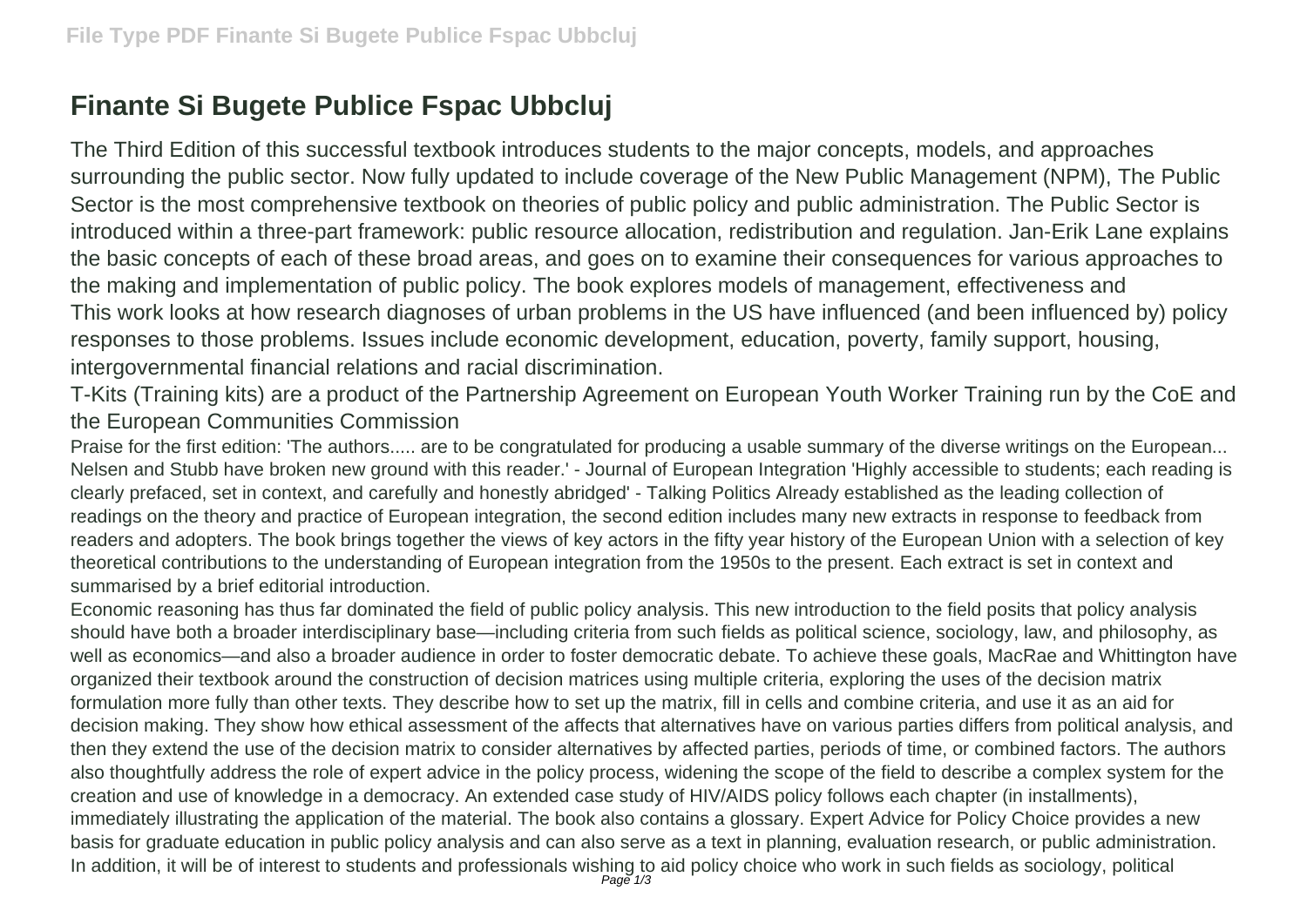science, psychology, public health, and social work.

This clear and engaging text examines the process and politics of the UnionOs OEasternO enlargement, beginning with its initial response to the 1989 revolution up through the Helsinki summit decisions of December 1999.

While people profess a disdain for politics, in a democracy politics is the primary vehicle for citizens to influence the decisions and decision makers that shape public policy at every level. This widely acclaimed work provides an overview of public policymaking in all its aspects along with basic information, tools, and examples that will equip citizens to participate more effectively in the policymaking process. It is intended for use in internships and service-learning programs, but will serve equally as a resource for any organized effort to involve citizens in community service and the exercise of civic responsibility. This updated edition includes an all-new case study on the issue of immigration, and all other case studies have been revised.

This book is a comprehensive climatic monograph, which addresses one of the most complex mountain environments in Europe, the Carpathians Chain, focusing on the branches that lie over Romania. The volume aggregates high quality input data, state-of-the-art techniques, regional analysis and overview perspectives, while addressing the spatial and temporal patterns of the main climatic elements. The study covers the period 1961-2010, for the present climate, while the perspective is extended up to 2050. The main climatic elements (e.g. air temperature, precipitation, wind) are analyzed, but some specific variables like snow depth and snow cover are also examined, both in terms of average behaviour and extreme characteristics. This is the first synthesis addressing the climate of this mountain region, and it provides useful information for scientists, mountain stakeholders, decision-makers and general public.

It is only a decade ago that the eighteenth-century distinction between civil society and the state seemed old-fashioned, an object of cynicism, even of outright hostility. In this important new book, John Keane shows how, in a wholly unexpected reversal of fortunes, this antiquated distinction has since become voguish among politicians, academics, journalists, business leaders, relief agencies and citizens' organizations. John Keane examines the various sources and phases of the dramatic world-wide popularization of the term. He traces its reappearance in a wide range of contexts - from China to Tunisia, from South Africa to the emerging European Union - and clarifies the conflicting grammars and vocabularies of the language of civil society. Considerable care is taken to highlight the different possible meanings of the distinction between civil society and the state. Keane also takes the reader into previously uncharted intellectual territory by demonstrating that the civil society perspective contains unharnessed potentials: that it is possible to develop bold new images of civil society that alter the ways in which we think about matters such as power, property, violence, politics, publicity and democracy. Written with style and imagination, this important book by John Keane will be of great interest to students and scholars in politics, media studies, sociology, social and political theory, and to a broader public audience interested in the central debates and political developments of our time.

Developments in the European Union brings together specially-commissioned chapters by leading authorities, rigorously edited into an accessible student text to provide an up-to-date introduction to the EU after ratification of the Amsterdam Treaty. The book ranges broadly over policy areas and provides extensive coverage of the economic, social and legal dimensions of the EU and its changing composition and place in the world.

A collection of essays by commentators on Europe, addressing a range of issues in the debate, from the "enlargement" of the EU, or the Maastricht convergence criteria, to controversies over "federalism" and democractic accountability, or